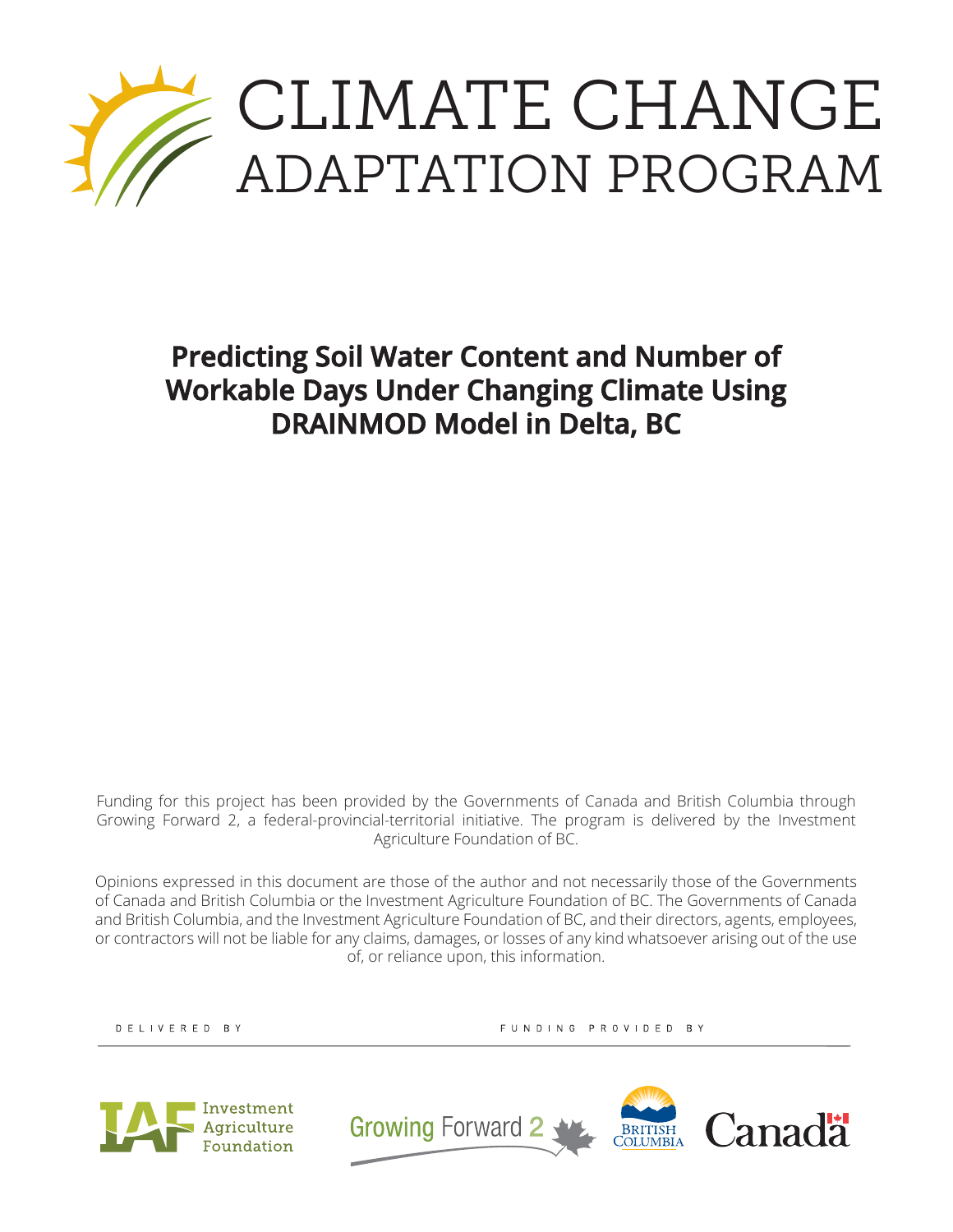

## **Farm Adaptation Innovator Program** Predicting Soil Water Content and Number of Workable Days Under Changing Climate Using DRAINMOD Model in Delta, BC

Siddhartho Paul $^{\rm l}$ , Katie Neufeld $^{\rm 2}$ , Sean Smukler $^{\rm 3}$ 



| Geographic<br><b>Applicability</b> | This study was conducted<br>in Delta; findings should<br>be applied only to<br>locations with humid<br>maritime climate and<br>poorly drained, silty soils |
|------------------------------------|------------------------------------------------------------------------------------------------------------------------------------------------------------|
| Commodity<br>Relevance             | This study was conducted<br>on blueberry and<br>vegetable crop fields but<br>findings may also be<br>applied to other crops                                |

**Time Frame** Fall 2015 – Spring 2017

## **Background**

**Rainfall irregularity and extremes pose a critical challenge for farmers.** Installing subsurface drainage can be an effective means of reducing excess water from the soil caused by rainfall during critical periods of field operations. In places like Delta, BC, drainage is particularly important in the production shoulder seasons: in the spring during field preparation and in the fall during harvest. While tile drains are known to be effective for improving the number of days, days when the soil is dry enough to be workable without heavy equipment causing compaction, it is unclear if current spacing recommendations are likely to be effective if rainfall increases according to climate change projections for the region. DRAINMOD is a computer model designed to simulate the hydrology of farm fields, and can predict the effects of drainage management. In this study DRAINMOD was used to forecast soil water content to explore various drainage spacing options under current and future climate scenarios.

## **Study Objectives**

- Simulate DRAINMOD model for various drainage spacings with rainfall for 2016 and 2030
- Predict daily volumetric soil water content (%) for each drainage spacing option and quantify number of workable days in 2016 and 2030

PhD Student, Faculty of Land and Food Systems, University of British Columbia, Vancouver

<sup>&</sup>lt;sup>2</sup> Research Coordinator, UBC

<sup>&</sup>lt;sup>3</sup> Assistant Professor, UBC